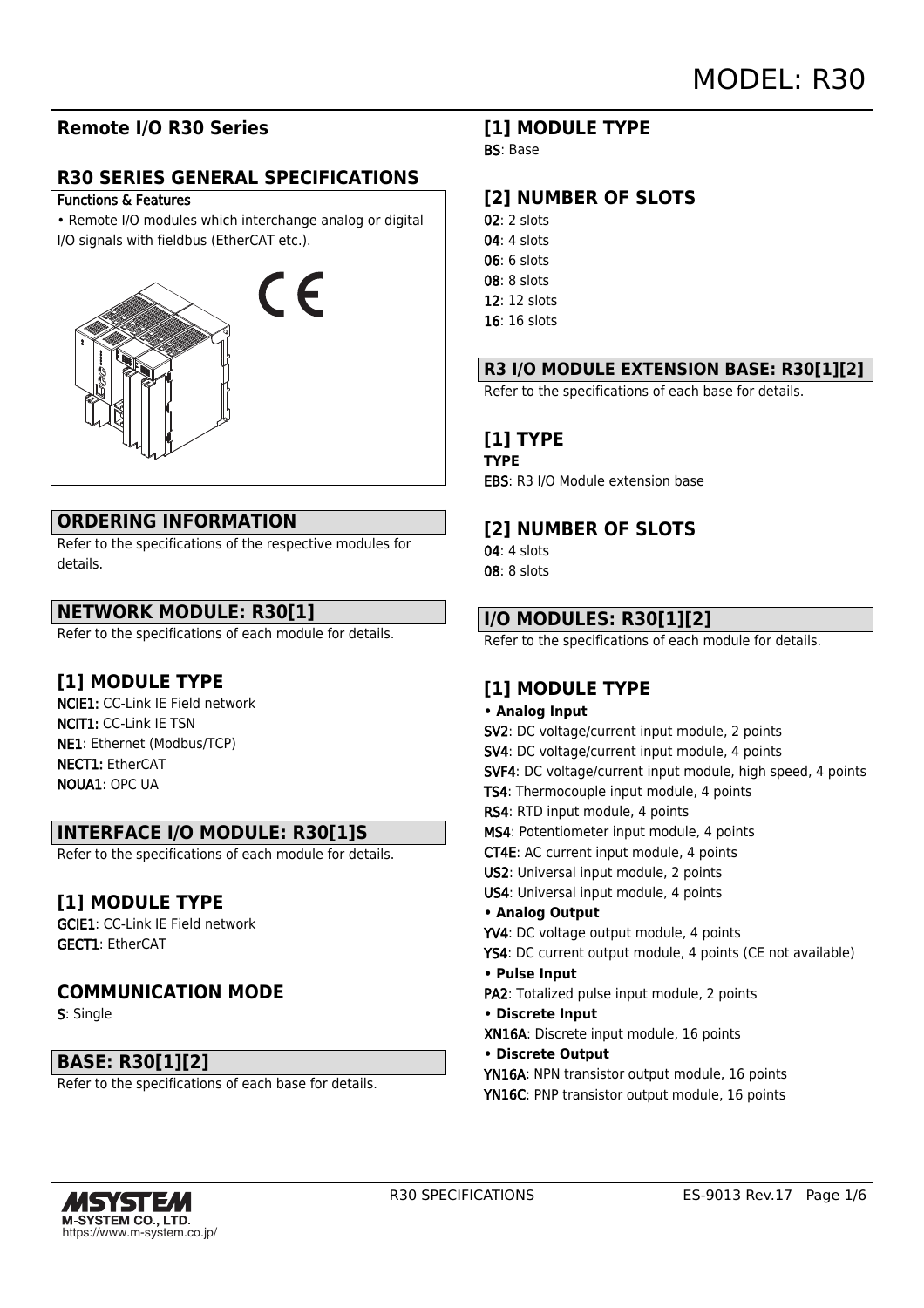### **[2] COMMUNICATION MODE**

S: Single

### **POWER SUPPLY MODULE: R30[1]-[2]**

Refer to the specifications of each module for details.

### **[1] MODULE TYPE**

PS1: Power supply module (current capacity 750 mA)

### **[2] POWER INPUT**

#### **• DC power**

R: 24 V DC

### **BLANK FILLER MODULE: R30[1]**

Refer to the specifications of each module for details.

### **[1] MODULE TYPE**

DM: Blank filler module

### **FUNCTIONS & FEATURES**

The R30 Series Remote I/O consists of a network module, I/O modules, a power supply module and an installation base in free combinations and doesn't require complicated settings.

Internal high speed communication bus provides fast I/O responsce.

#### **B** NETWORK MODULE

Converts data between open network fieldbus and I/O modules, functioning as a gateway.

#### ■ INTERFACE I/O MODULE

It is available to handle the data on the open network fieldbus (CC-Link IE Field, etc.) with different protocol interface module. (Gateway module)

#### ■ I/O MODULE

Transmits input data to the network module or outputs data received from the network module.

#### ■ POWER SUPPLY MODULE

Converts DC power input for use in the network module and I/O modules.

#### ■ BASE

Supplys internal power converted by the power supply module to the network module and I/O modules. Connects the network module and internal communication bus of I/O modules.

The power supply module and network module each have a dedicated slot to mount. Up to 16 I/O modules can be mounted.

#### **CAUTION**

• The internal bus communication period for R3 series I/O modules installed on the R30EBS is as follows.

Internal bus communication period = 6 msec.  $\times$  number of I/O module + 10 msec. (Data update period of main CPU)

Example: Four R3 I/O modules

6 msec.  $\times$  4 + 10 msec. = 34 msec. Even when the R30EBS is mounted to the R30BS, the internal bus communication period of R30 series is kept to approx. 1 msec.

### **RELATED PRODUCTS**

- PC configurator software (model: R30CFG)
- PC configurator software (model: R3CON)(Only for using R30EBS)

Downloadable at M-System's web site.

For connecting to PC, use commercially available Mini-B type USB cable. (provided by user)

### **GENERAL SPECIFICATIONS**

Connection: Depends upon the type of modules. Refer to the specifications for the respective modules. Housing material: Flame-resistant resin (gray)

■ INTERNAL COMMUNICATION BUS

Read rate: Approx. 1 msec.

### ■ DATA CONVERSION

Depends upon the type of I/O modules. Refer to the specification for the respective I/O modules.

### **INSTALLATION**

Operating temperature: -10 to +55°C (14 to 131°F) **Storage temperature:** -20 to  $+65^{\circ}$ C (-4 to  $+149^{\circ}$ F) Operating humidity: 10 to 90 %RH (non-condensing) Atmosphere: No corrosive gas or heavy dust Mounting: Surface or DIN rail Weight: Refer to the specifications of the respective modules.

### **STANDARDS & APPROVALS**

### EU conformity:

EMC Directive EMI EN 61000-6-4 EMS EN 61000-6-2 RoHS Directive

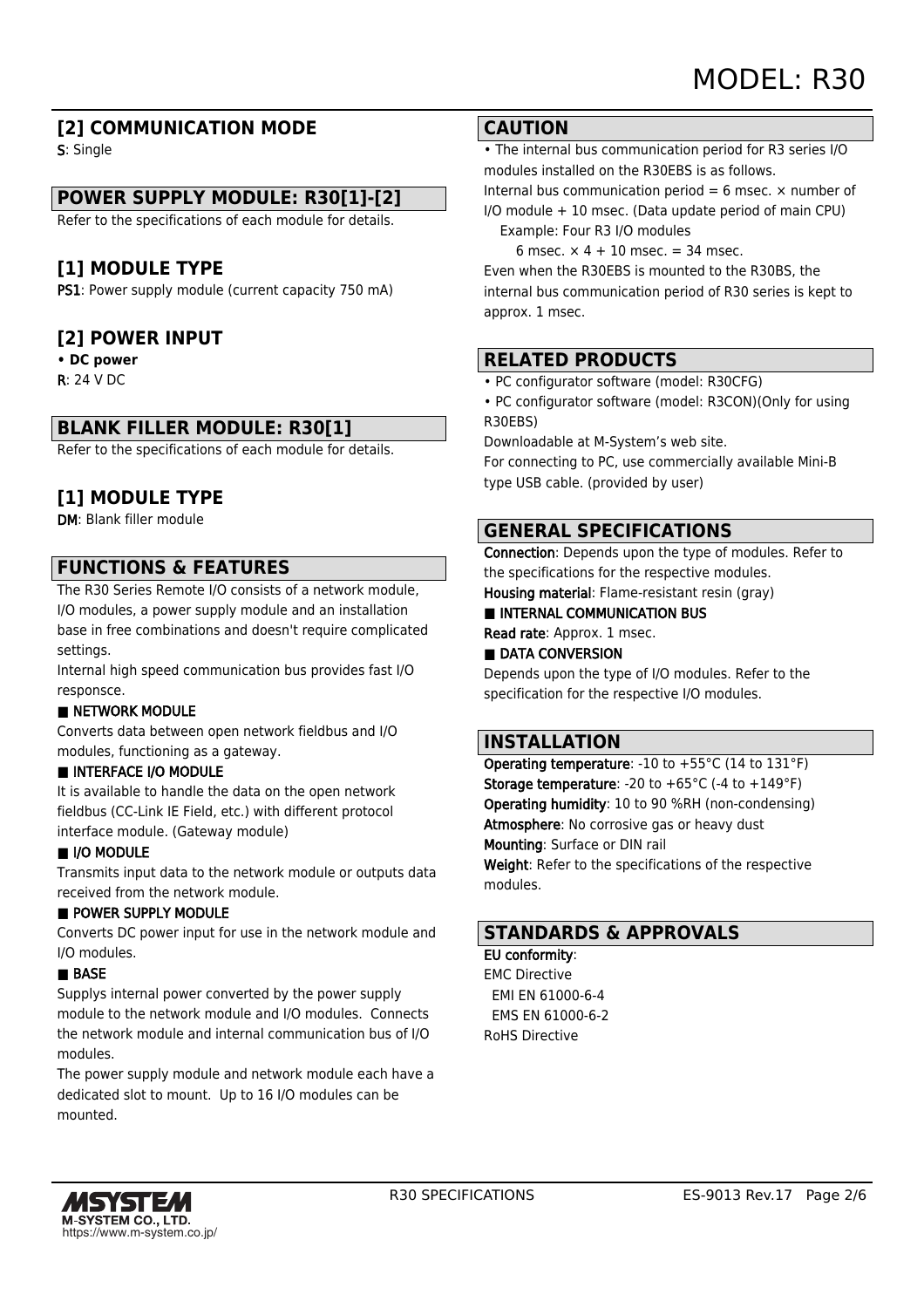### **CURRENT CONSUMPTION**

The network module and I/O modules operate with approx. 21 V DC power supply via the power supply module. The total current consumption of the network module and I/O modules is required to be not more than the max. rated output current of the power supply module. If the total current consumption exceeds the capacity of the power supply module, change the conbination of I/O modules or reduce the number of I/O modules.

#### ■ **Power Supply Module**

| Model         | Max. rated current consumption (mA) |
|---------------|-------------------------------------|
| <b>R30PS1</b> | 750                                 |

#### ■ Network Module

| Model         | Max. current consumption (mA) |
|---------------|-------------------------------|
| R30NCIE1      | 160                           |
| R30NCIT1      | 160                           |
| <b>R30NE1</b> | 110                           |
| R30NECT1      | 110                           |
| R30NOUA1      | 115                           |

#### ■ **I/O Module**

| Model           | Max. current consumption (mA) |  |
|-----------------|-------------------------------|--|
| <b>R30XN16A</b> | 40                            |  |
| <b>R30YN16A</b> | 75                            |  |
| R30YN16C        | 75                            |  |
| <b>R30SV2</b>   | 40                            |  |
| <b>R30SV4</b>   | 50                            |  |
| R30SVF4         | 45                            |  |
| <b>R30TS4</b>   | 55                            |  |
| <b>R30RS4</b>   | 50                            |  |
| <b>R30MS4</b>   | 60                            |  |
| R30CT4E         | 45                            |  |
| <b>R30US2</b>   | 45                            |  |
| <b>R30US4</b>   | 45                            |  |
| <b>R30PA2</b>   | 30                            |  |
| <b>R30YV4</b>   | 60                            |  |
| <b>R30YS4</b>   | 120                           |  |
| R30GCIE1        | 140                           |  |
| R30GECT1        | 80                            |  |
|                 |                               |  |

### **BASIC CONFIGURATIONS**

#### ■ BASIC CONFIGURATIONS ■ MODULE SLOTS



Mount the power supply module and network module on the dedicated slots (PWR and COM), and do not mount on I/O slots. PWR slot is on the left end and COM slot is on the immediate right of PWR slot.

The I/O slots are numbered in the ascending order starting from the one on the immediate right of the network module (slot 1, slot 2...). A code indicating the I/O slot number is assigned to each I/O slot and I/O data is allocated in the order of this code. When an I/O slot is vacant, blank data is sent or received to/from the PLC, etc.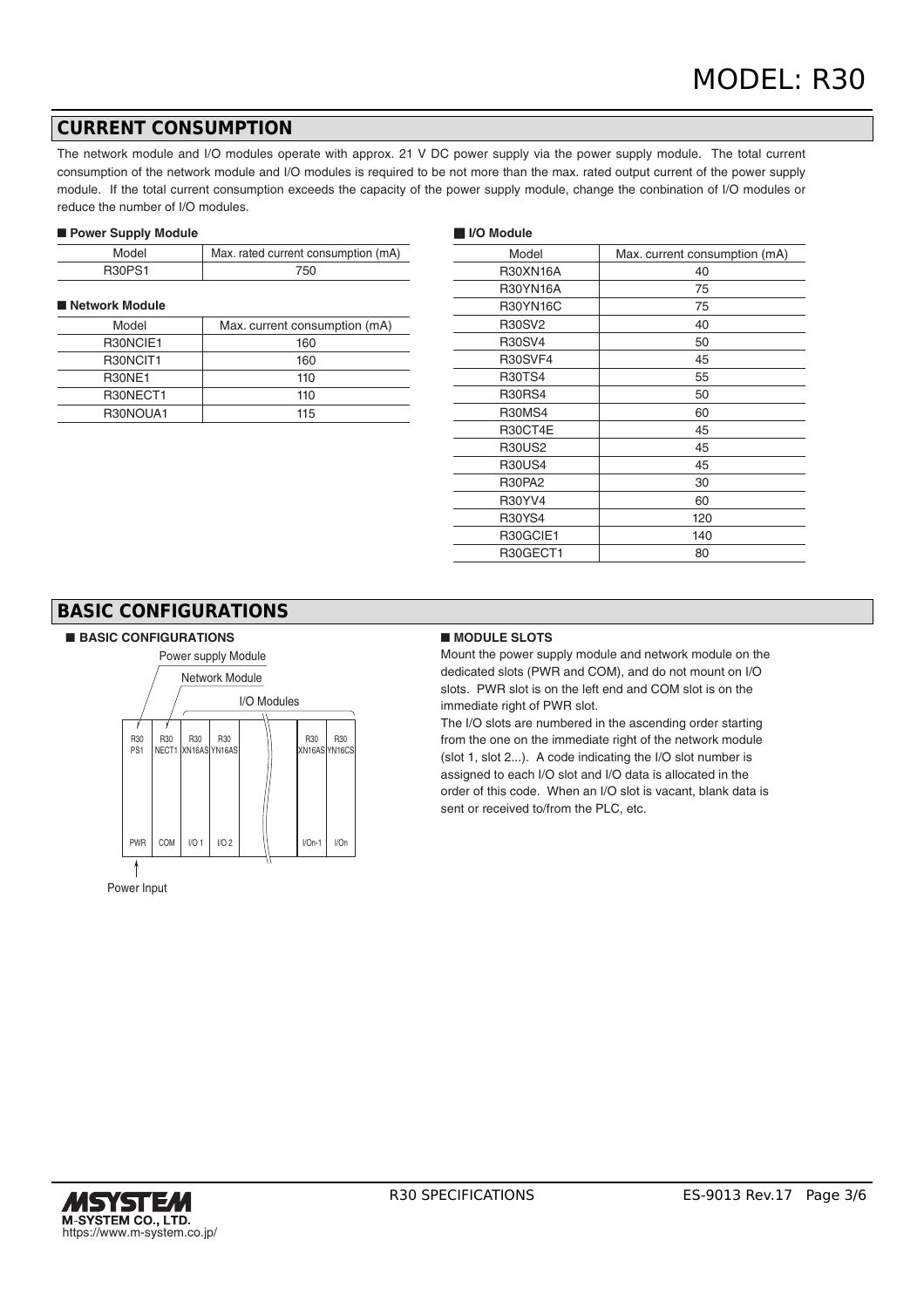### **EXTERNAL DIMENSIONS unit: mm [inch]**

### **■R30BS02**



**■R30BS04, BS06, BS08, BS12, BS16**



| <b>MODEL</b>   | A (SIZE)    | n (NUMBER OF SCREWS) |
|----------------|-------------|----------------------|
| <b>R30BS04</b> | 150 [5.91]  |                      |
| R30BS06        | 200 [7.87]  | 11                   |
| <b>R30BS08</b> | 250 [9.84]  | 14                   |
| R30BS12        | 350 [13.78] | 20                   |
| <b>R30BS16</b> | 450 [17.72] | 26                   |
|                |             |                      |

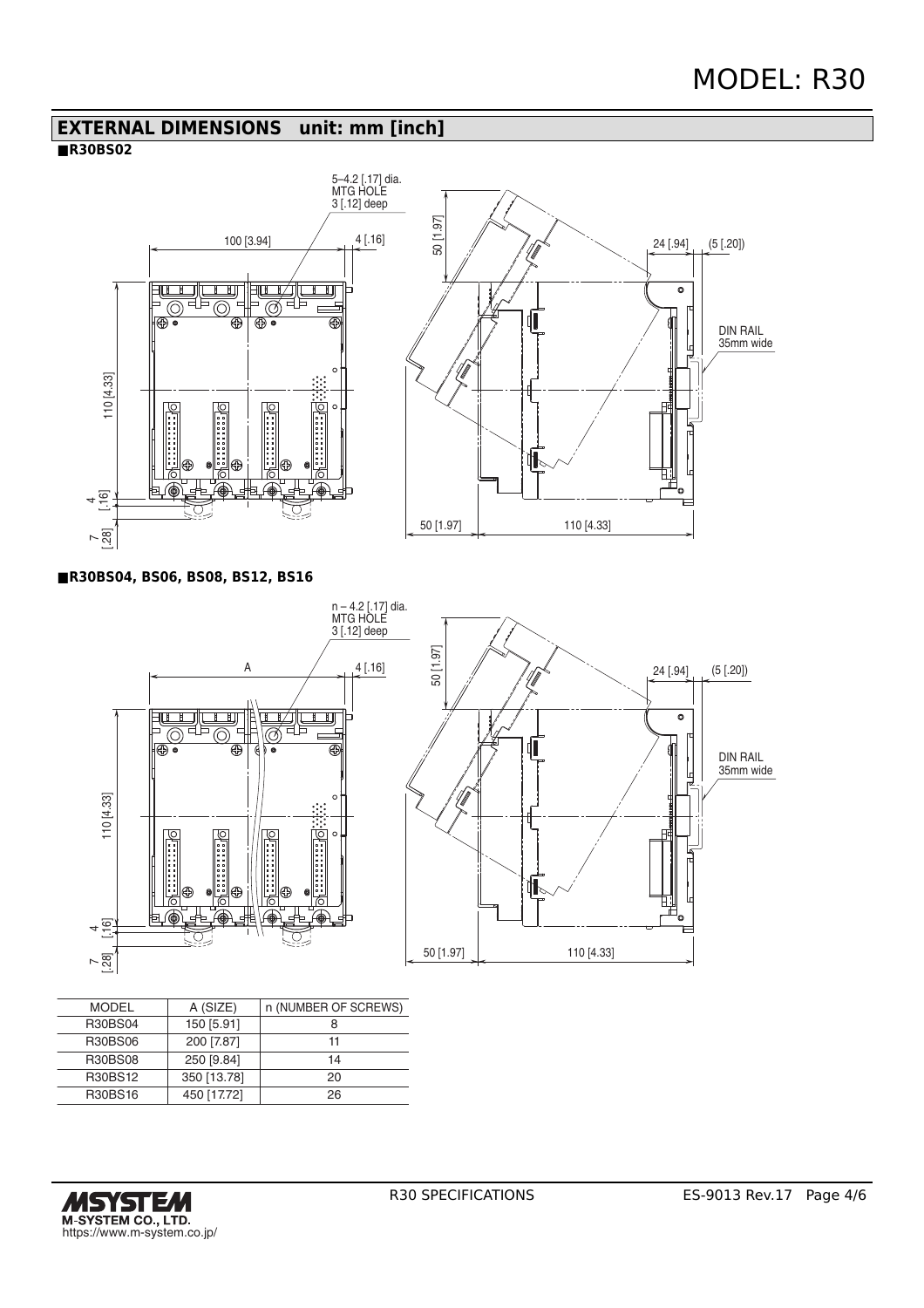### **MOUNTING REQUIREMENTS unit: mm [inch]**

#### ■ MOUNTING DIRECTION

Mount the unit vertically as is shown in the figure below. Mounting in other directions may cause heat build-up inside the unit and lead to shorten its life span or degrade its performance.













#### ■ **MOUNTING ON CONTROL PANEL**

Secure sufficient ventilation space. Do not mount the unit right above devices which radiate great heat such as heaters, transformers or resistors. Maintenance space is also required above and below the unit.

Panel ceiling or wiring conduit (height ≤ 50 mm or 2 in.) 



Panel bottom or wiring conduit (height ≤ 50 mm or 2 in.)